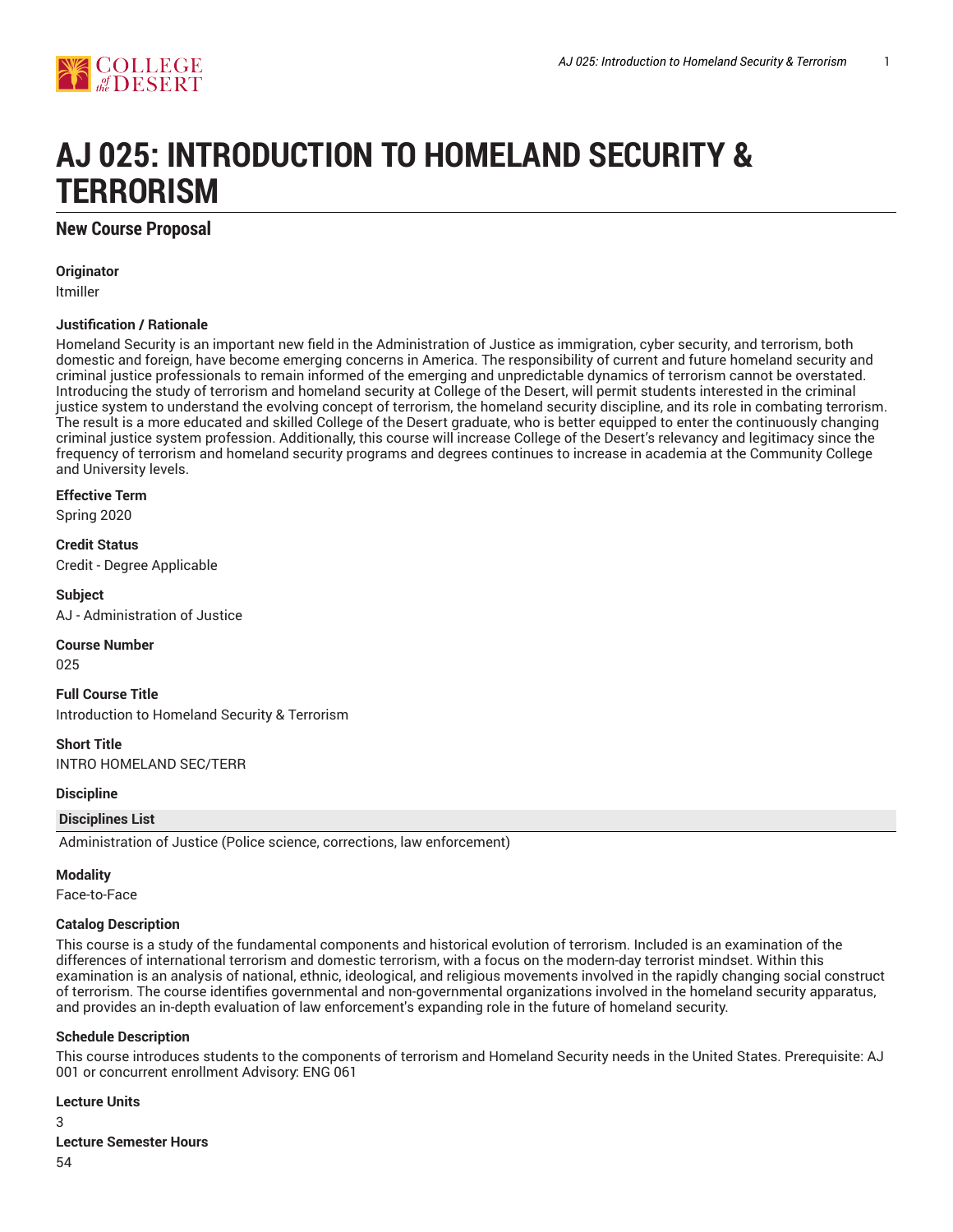

**Lab Units**

 $\Omega$ 

**In-class Hours** 54

**Out-of-class Hours** 108

**Total Course Units** 3 **Total Semester Hours** 162

**Prerequisite Course(s)** AJ 001 or concurrent enrollment Advisory: ENG 061

**Required Text and Other Instructional Materials**

**Resource Type** Book **Open Educational Resource** Yes

**Author** Jonathan R. White

**Title** Terrorism and Homeland Security

**Edition**

9th

**Publisher** Cengage Learning, Inc.

**Year**

2017

**College Level** Yes

**ISBN #** ISBN-13: 978-1305633773

**Class Size Maximum**

30

**Entrance Skills**

List the developmental stages of law enforcement.

## **Requisite Course Objectives**

AJ 001-Understand the history, development, and structure, and function of American police, courts, and corrections; AJ 001-Demonstrate an understanding of the history, structure, and function of the police;

## **Entrance Skills**

Identify the U.S. Constitution Amendments applied to the actions and conduct of peace officers.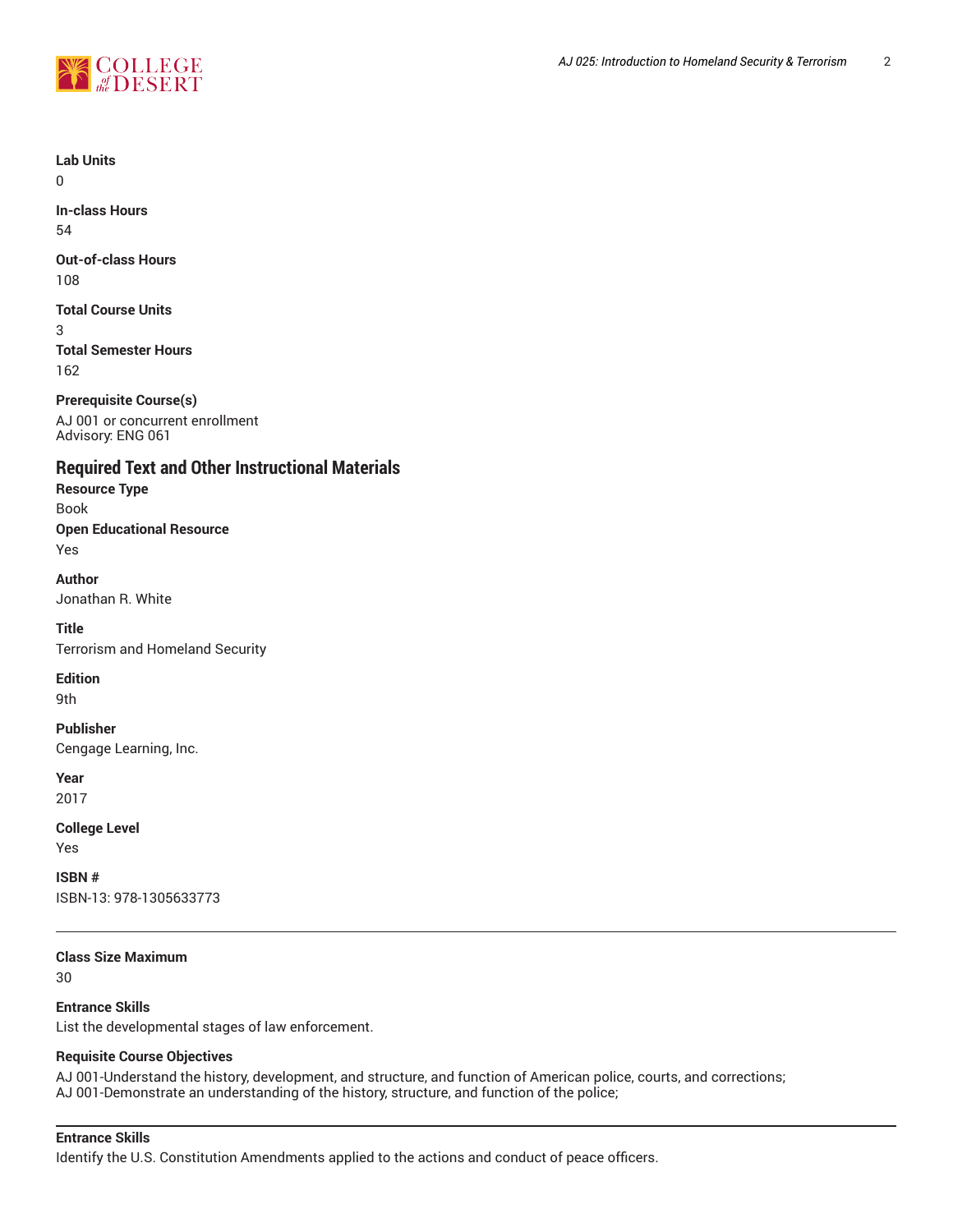

## **Requisite Course Objectives**

AJ 001-Demonstrate an understanding of the history, structure, and function of the police; AJ 001-Demonstrate the ability to raise critically relevant questions based on independent reading of criminal justice literature;

## **Entrance Skills**

Identify the major goals of the criminal justice systems.

## **Requisite Course Objectives**

AJ 001-Identify and describe special issues in the criminal justice system involving juvenile delinquency, drugs, and the future development;

AJ 001-Critically analyze and discuss issues of crime and justice from varying perspectives;

AJ 001-Utilize conclusions from scholarly research in creating informed positions on controversial issues in criminal justice.

AJ 001-Demonstrate the ability to raise critically relevant questions based on independent reading of criminal justice literature;

## **Entrance Skills**

Advisory Skills: Conduct research and evaluate sources for use as evidence in essays on complex topics.

## **Requisite Course Objectives**

ENG 061-Demonstrate the ability to use research skills including library resources such as books, periodicals, electronic databases and online resources such as the internet.

## **Entrance Skills**

Write organized summaries and responses to readings.

## **Requisite Course Objectives**

ENG 061-Use theses to organize paragraphs into coherent analyses. ENG 061-Demonstrate the ability to think critically and express ideas using various patterns of development. ENG 061-Demonstrate the ability to read and respond in writing beyond the literal interpretation of the text.

#### **Course Content**

**Week 1:** Chapter 1, *The Shifting Definition of Terrorism*

**Week 2:** Chapter 2, *Practical Criminology, Radicalization, and Types of Terrorism*

**Week 3:** Chapter 3, *Terrorist Finance and Money Laundering*& Chapter 4, *Terrorism and the Media*

**Week 4:** Chapter 5, *Force Multipliers, Gender Roles, and Tactics*

- **Week 5:** Chapter 6, *Long-Term Separatist Movements*& Chapter 7, *Nationalistic and Endemic Terrorism*
- **Week 6:** Chapter 8, *Background on the Middle East*& Chapter 9, *Terrorism in Israel and Palestine*
- **Week 7:** Chapter 10, *Revolutionary and Counterrevolutionary Terrorism*

**Week 8:** Chapter 11, *Jihadist Networks*

**Week 9:** Chapter 12, *Domestic Terrorism*

**Week 10:** Chapter 13, *An Introduction to Homeland Security*& Chapter 14, *Organizing Homeland Security*

**Week 11:** Chapter 15, *Homeland Security and Constitutional Issues*

**Week 12:** Chapter 16, *Law Enforcement, Homeland Security, and the Future*

#### **Course Objectives**

|             | <b>Objectives</b>                                                                             |
|-------------|-----------------------------------------------------------------------------------------------|
| Objective 1 | Summarize terrorism and homeland security on an introductory level.                           |
| Objective 2 | Describe the challenges of defining the social construct of terrorism.                        |
| Objective 3 | Identify components and characteristics of international terrorism.                           |
| Objective 4 | Identify components and characteristics of domestic terrorism.                                |
| Objective 5 | Examine and discuss common methods, tactics, and execution of terrorist activities.           |
| Objective 6 | Describe and discuss motivations, ideologies, and rationales of the various terrorist groups. |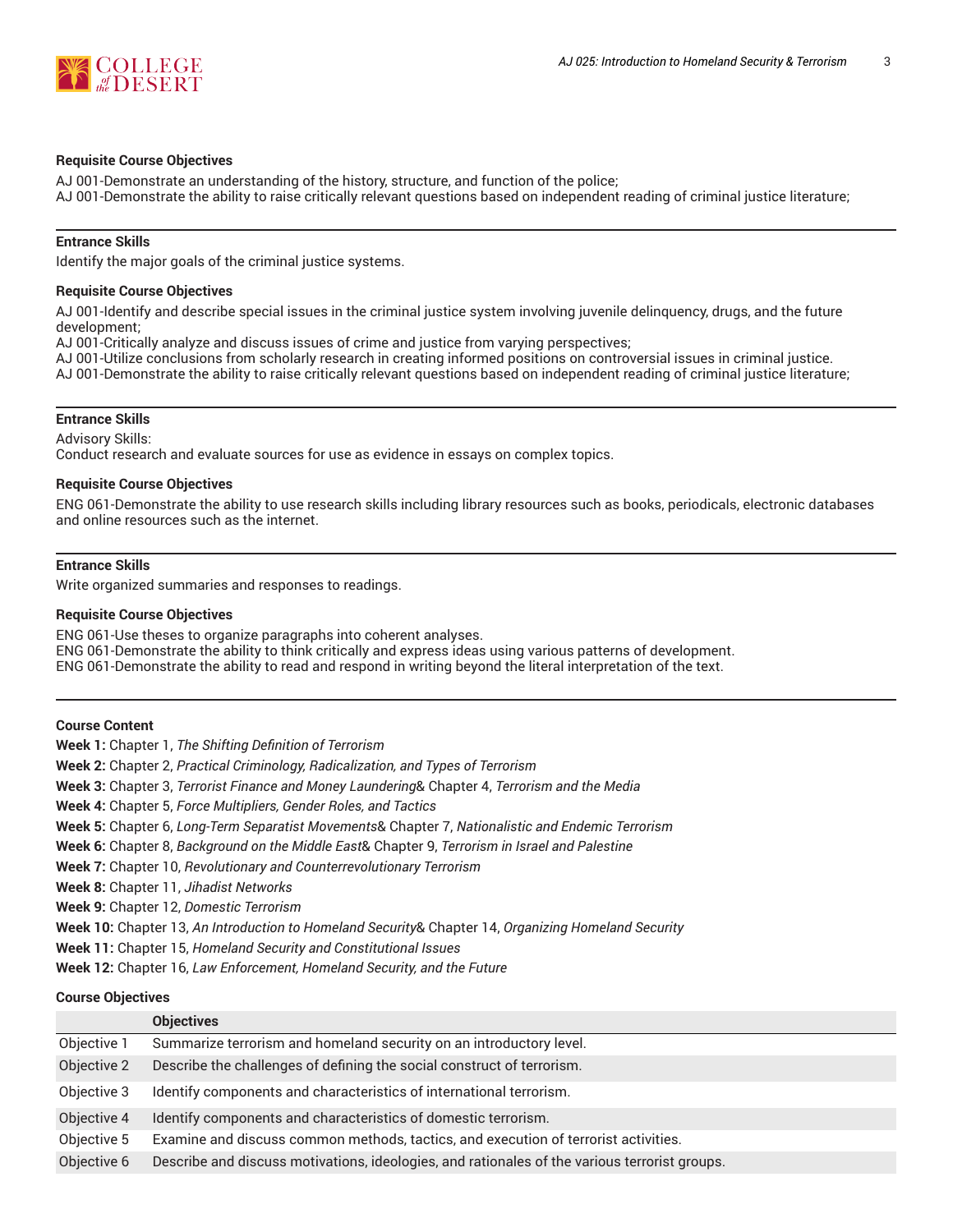

- Objective 7 Summarize the legal and procedural challenges faced by the homeland security discipline in combating terrorism.
- Objective 8 Discuss any potential future challenges confronting the homeland security apparatus.
- Objective 9 Identify and discuss contemporary law enforcement intelligence gathering and the role of public-private partnerships in homeland security.

## **Student Learning Outcomes**

|           | Upon satisfactory completion of this course, students will be able to:                                                                        |
|-----------|-----------------------------------------------------------------------------------------------------------------------------------------------|
| Outcome 1 | Explain the challenges with defining the social construct of terrorism.                                                                       |
| Outcome 2 | Identify the components of international and domestic terrorism.                                                                              |
| Outcome 3 | Identify and discuss contemporary law enforcement intelligence gathering and the role of public-private partnerships<br>in homeland security. |
| Outcome 4 | Describe law enforcement's expanding role in homeland security.                                                                               |

## **Methods of Instruction**

| <b>Method</b>                | Please provide a description or examples of how each instructional<br>method will be used in this course.                                                                         |
|------------------------------|-----------------------------------------------------------------------------------------------------------------------------------------------------------------------------------|
| Lecture                      | The instructor will present a lecture every week to the students. This<br>lecture will include a PowerPoint presentation derived from information<br>in the selected textbook.    |
| Technology-based instruction | In order to supplement textbook information during lectures, reference<br>to open-source news articles, academic publications, and media/video<br>presentations will be utilized. |
| <b>Discussion</b>            | Students will be expected to participate in respectful and healthy<br>classroom discussions aimed at improving fellow-student learning.                                           |
| Participation                | Students will be expected to participate in respectful and healthy<br>classroom discussions aimed at improving fellow-student learning.                                           |

## **Methods of Evaluation**

| <b>Method</b>           | Please provide a description or examples of how<br>each evaluation method will be used in this course.                                                                                                                                | <b>Type of Assignment</b> |
|-------------------------|---------------------------------------------------------------------------------------------------------------------------------------------------------------------------------------------------------------------------------------|---------------------------|
| Written homework        | Out of Class: Students will create a Mid-Term<br>Project out of class based on terrorism concepts<br>analyzed during weeks 1-4. The Mid-Term Project<br>will be completed individually in order to evaluate<br>student comprehension. | In and Out of Class       |
|                         | In Class: The Final Written Examination will be in<br>class, in which students will analyze terrorism and<br>homeland security concepts discussed throughout<br>the course.                                                           |                           |
|                         | There will be no make-up project/test allowed.<br>Students are expected to be present for the Final<br>Written Examination and submit their Mid-Term<br>Project on time.                                                              |                           |
| Term or research papers | Out of Class: Students will create a Mid-Term<br>Project out of class based on terrorism concepts<br>analyzed during weeks 1-4. The Mid-Term Project<br>will be completed individually in order to evaluate<br>student comprehension. | In and Out of Class       |
|                         | In Class: The Final Written Examination will be in<br>class, in which students will analyze terrorism and<br>homeland security concepts discussed throughout<br>the course.                                                           |                           |
|                         | There will be no make-up project/test allowed.<br>Students are expected to be present for the Final<br>Written Examination and submit their Mid-Term<br>Project on time.                                                              |                           |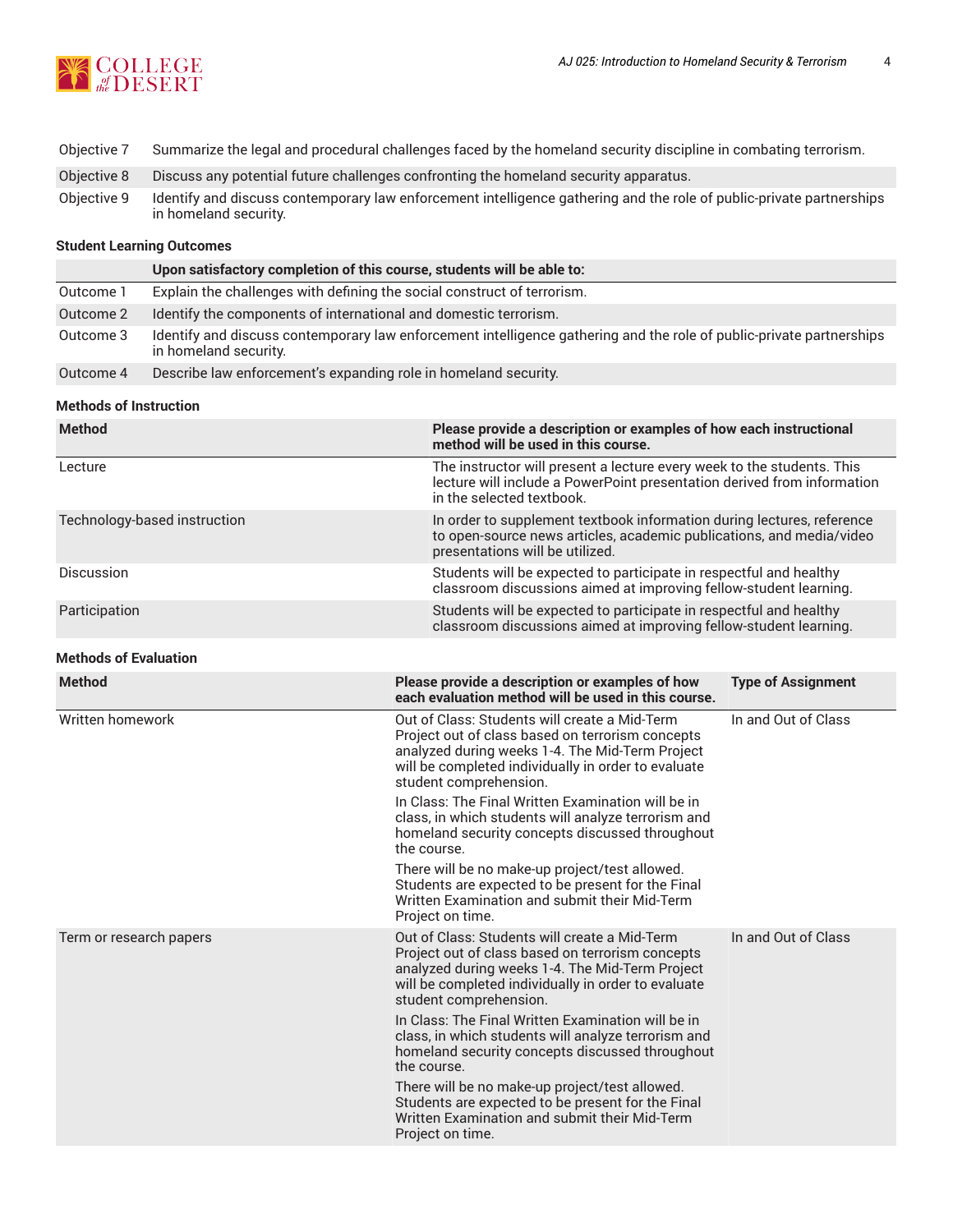

| Tests/Quizzes/Examinations | The course will evaluate examples of contemporary, In Class Only<br>real-world acts, and attempted acts, of terrorism to<br>reinforce readings and demonstrate terrorism and<br>homeland security response concepts.                                                                                                        |  |
|----------------------------|-----------------------------------------------------------------------------------------------------------------------------------------------------------------------------------------------------------------------------------------------------------------------------------------------------------------------------|--|
|                            | There will be a weekly written quiz covering the<br>week's assigned chapters to assess student<br>understanding. Quiz material will come directly from<br>the assigned readings.                                                                                                                                            |  |
|                            | There will be a weekly written quiz covering the<br>week's assigned chapter(s). Quiz material will<br>come directly from the assigned textbook, and<br>will be in the form of True/False, Multiple Choice,<br>Fill in the Blank, Essay, or any combination of the<br>aforementioned.                                        |  |
| Reading reports            | Before the start of every class, students are required In and Out of Class<br>to complete all necessary assignments and have<br>read the assigned chapter(s). Proper classroom<br>preparation will prepare the student to enter into an<br>academic environment and participate in classroom<br>activities and discussions. |  |
|                            | Students will analyze terrorism and homeland<br>security concepts by reading one to two chapters<br>(25-50 pages) out of class per week in preparation<br>for classroom discussions. There are a total of 16<br>chapters that will be analyzed over the course of 12<br>weeks, resulting in a total of 12 reading reports.  |  |

## **Assignments**

#### **Other In-class Assignments**

There will be a Mid-Term Project and a Final Written Examination during this course. There will be no make-up project/test allowed. Students are expected to be present for the Final Written Examination and submit their Mid-Term Project on time.

Oral presentation in class on various parts of the criminal justice systems.

#### **Other Out-of-class Assignments**

Textbook reading before the start of every class, students are required complete all necessary assignments and have read the assigned chapter(s). Proper classroom preparation will prepare the student to enter into an academic environment and participate in classroom activities and discussions.

#### **Grade Methods**

Letter Grade Only

**COD GE** C2 - Social and Behavioral Science C3 - Arts, Humanities, and Culture

## **MIS Course Data**

**CIP Code** 43.0303 - Critical Infrastructure Protection.

**TOP Code** 210500 - Administration of Justice

**SAM Code** C - Clearly Occupational

**Basic Skills Status** Not Basic Skills

**Prior College Level** Not applicable